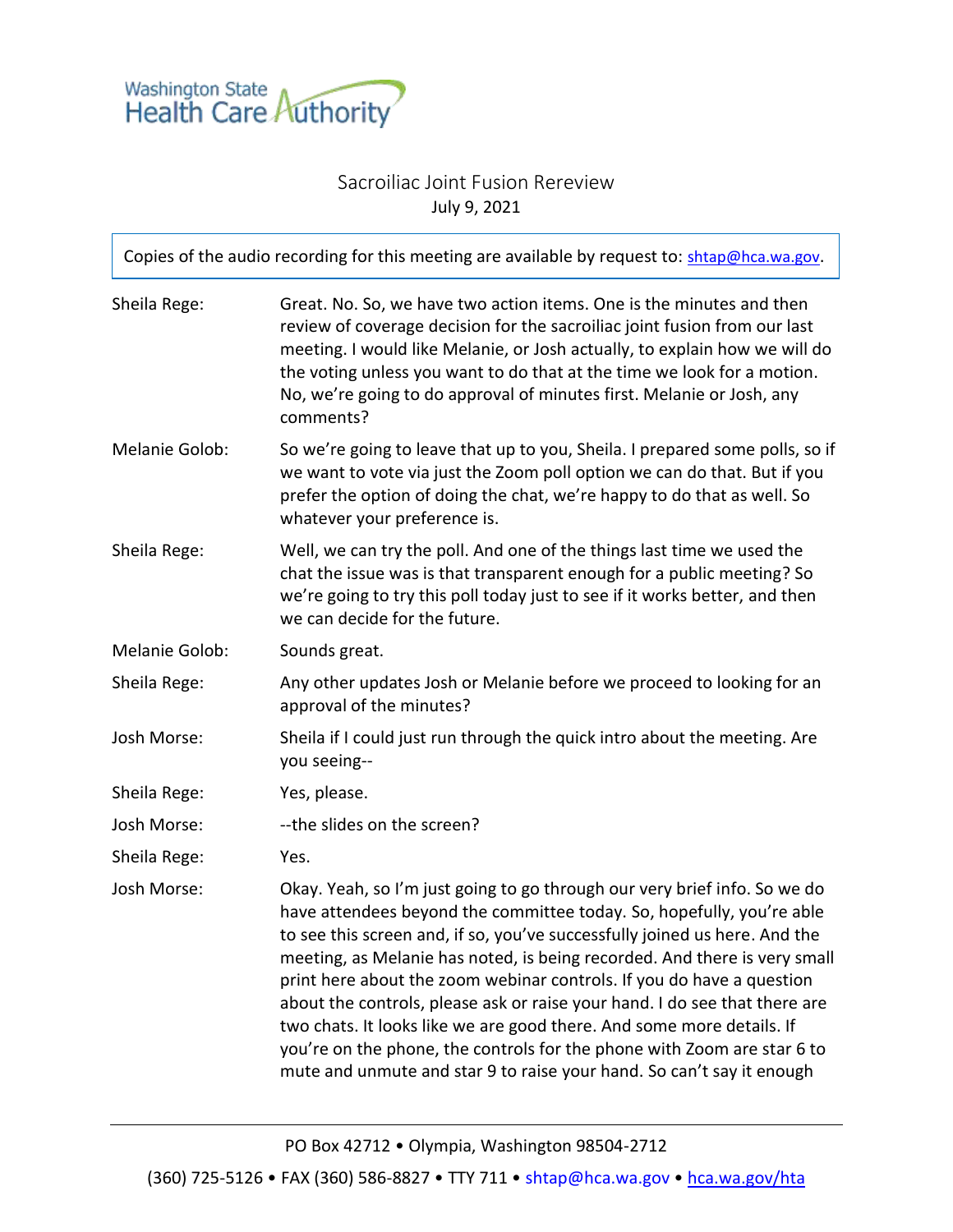times, it is important to know that we are recording the meeting. We will create a transcript of today's meeting, and it will be available with the meeting materials once it's generated from the recording. And for everybody who is participating today, please when you are speaking, please state your name and, of course, use your microphone which is what we're all doing here. So the topic today, as you may know, is the sacroiliac joint fusion re-review. It's a consideration of the draft determination from the June 18 meeting. The topic timeline which was published with the materials is shown here. So this topic you can see was selected last July for re-review, and you can see the various public comments here for the selected technologies back in August of 2020. The draft key questions were published in January, the final key questions in February, that draft report in April, and the final report in May of 2021. We had our public meeting June 18. There has been a two-week comment period between June 18 and now that ended three days ago, and then that leads us to today where we will consider the minutes from the June 18 meeting, consider the comments that have been submitted on the draft decision from June 18, and review the draft determination in the context of any of those comments, and then make a final vote. So, in general, to participate with the Health Technology Assessment Program, we have a website which is shown here on the Health Care Authority's webpages, and individuals can sign up through our what's called GovDelivery, our messaging system from the Health Care Authority, to receive notifications when things are updated or changed with the program. And as noted in the topic timeline people can comment throughout these reviews including on topics that are proposed for review on the key questions, the draft and final reports, the draft decisions. So there were 104 days of comment period available on this particular topic. And then, of course, people are welcome to attend these HTCC public meetings, and folks can nominate technologies for review or re-review. So that's the summary for today, Sheila and committee, so I'm going to end this presentation here and turn it back over to you, Sheila. Sheila Rege: Thank you. Melanie, because it's in Zoom, I did not do roll call. Is that important so anybody on the phone knows who is here? Would you like to do roll call? Melanie Golob: That's a great idea. Let me pull that up. Give me just a minute. Yeah. I think we have one person on the phone. Okay. So let's go ahead and do a roll call. John Bramhall? John Bramhall: Yes, I'm here. Thank you. Melanie Golob: Okay. Thank you. Larry Birger?

Larry Birger: I am present and now accounted for.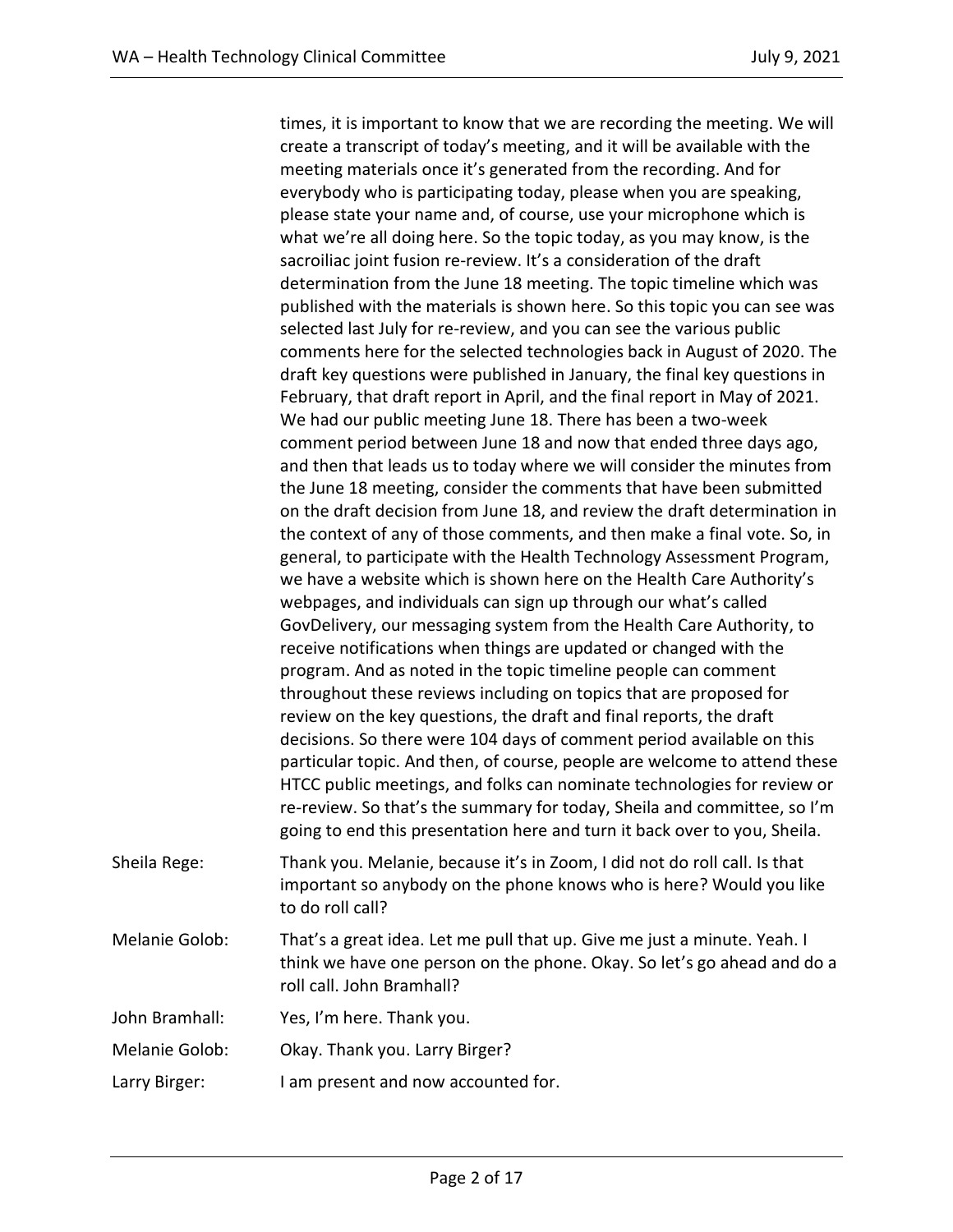| Melanie Golob:        | All right. Great. Thank you. Clint Daniels?                                                                                                                                   |  |
|-----------------------|-------------------------------------------------------------------------------------------------------------------------------------------------------------------------------|--|
| <b>Clint Daniels:</b> | Present.                                                                                                                                                                      |  |
| Melanie Golob:        | Thank you. Janna Friedly?                                                                                                                                                     |  |
| Janna Friedly:        | Yes, I'm here.                                                                                                                                                                |  |
| Melanie Golob:        | Okay. Thank you. Chris Hearne?                                                                                                                                                |  |
| Chris Hearne:         | I'm here.                                                                                                                                                                     |  |
| Melanie Golob:        | Okay. Thank you. Conor Kleweno.                                                                                                                                               |  |
| Conor Kleweno:        | Here.                                                                                                                                                                         |  |
| Melanie Golob:        | Great. Thanks. Christoph Lee?                                                                                                                                                 |  |
| Christoph Lee:        | Here.                                                                                                                                                                         |  |
| Melanie Golob:        | Thank you. Laurie Mischley?                                                                                                                                                   |  |
| Laurie Mischley:      | Present.                                                                                                                                                                      |  |
| Melanie Golob:        | Great. Thank you. And Sheila Rege?                                                                                                                                            |  |
| Sheila Rege:          | Present.                                                                                                                                                                      |  |
| Melanie Golob:        | Thank you. Mika Sinanan?                                                                                                                                                      |  |
| Mika Sinanan:         | Present.                                                                                                                                                                      |  |
| Melanie Golob:        | Thank you. And Tony Yen? I think he was on.                                                                                                                                   |  |
| Josh Morse:           | I see him on. He is muted. He may have stepped away for a minute.                                                                                                             |  |
| Melanie Golob:        | Okay. Tony Yen is also here, as well.                                                                                                                                         |  |
| Tony Yen:             | I am here. Sorry.                                                                                                                                                             |  |
| Melanie Golob:        | Perfect. Thank you. No. That's okay. No problem. Thank you so much. All<br>right. Thanks so much for that, Sheila. We have 11 of the committee<br>members present. Thank you. |  |
| Sheila Rege:          | Great. Thank you very much. So if Josh could project the minutes from<br>our last meeting.                                                                                    |  |
| Josh Morse:           | Okay, you should be seeing the minutes.                                                                                                                                       |  |
| Sheila Rege:          | And I will take comments or a motion for approval. And this has been on<br>the website also available.                                                                        |  |
| Mika Sinanan:         | Motion to approve. Mika Sinanan.                                                                                                                                              |  |
| Laurie Mischley:      | This is Laurie Mischley. I second.                                                                                                                                            |  |
| Sheila Rege:          | Any discussion?                                                                                                                                                               |  |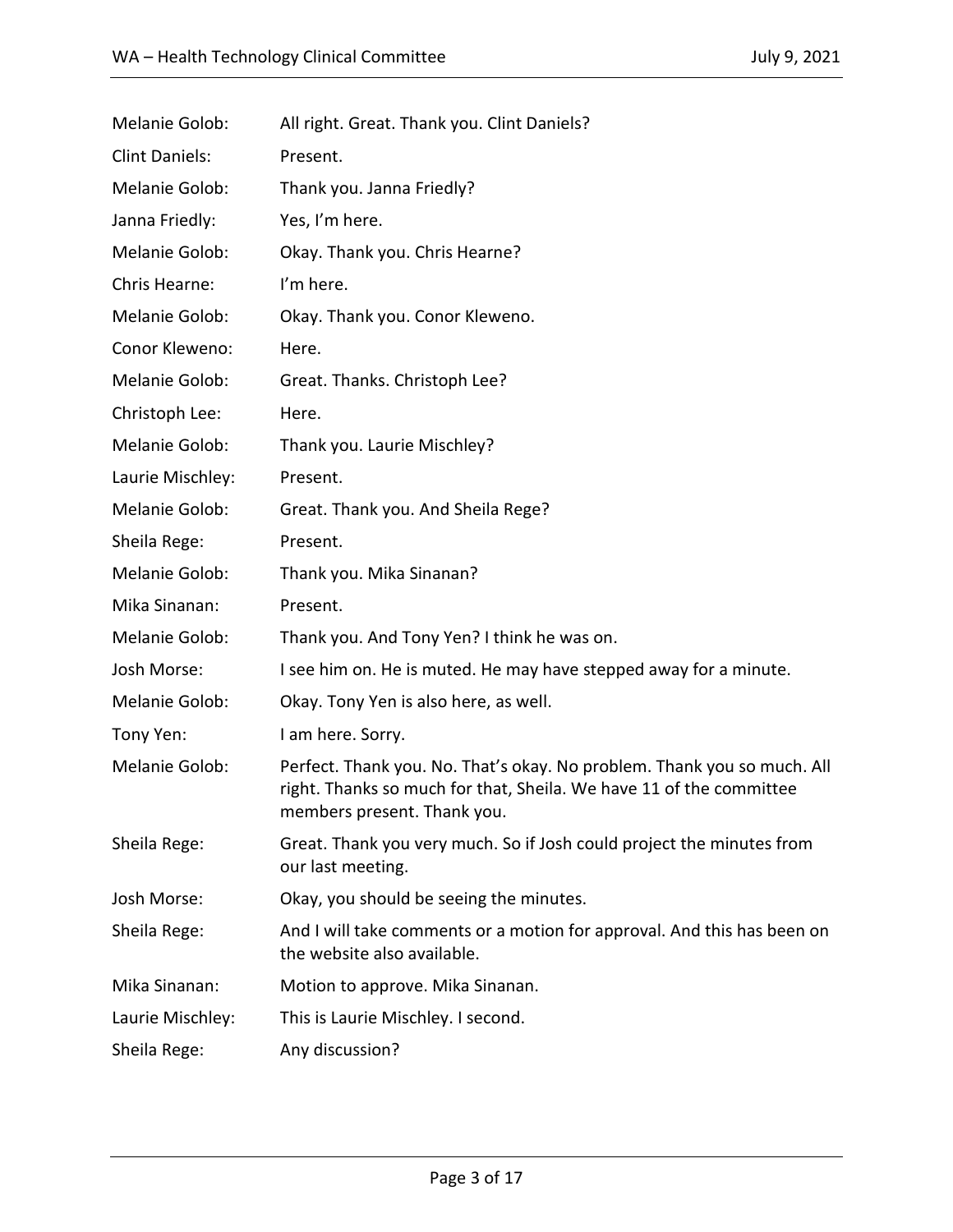| Larry Birger:  | Where is this on the website? Because when I looked earlier this<br>morning, I saw the minutes from before I joined but not the minutes,<br>you're looking at on the screen now.                                                                                                                                                                                                                                                                                                                                                                                                                                                                                                                   |
|----------------|----------------------------------------------------------------------------------------------------------------------------------------------------------------------------------------------------------------------------------------------------------------------------------------------------------------------------------------------------------------------------------------------------------------------------------------------------------------------------------------------------------------------------------------------------------------------------------------------------------------------------------------------------------------------------------------------------|
| Sheila Rege:   | I was able to pull it up. Melanie, you could probably put a link on the chat<br>side. Would that be appropriate, or how would you like to [indistinct]<br>that?                                                                                                                                                                                                                                                                                                                                                                                                                                                                                                                                    |
| Melanie Golob: | Yeah. I can definitely do that.                                                                                                                                                                                                                                                                                                                                                                                                                                                                                                                                                                                                                                                                    |
| Sheila Rege:   | And Josh, while she's pulling that up, do you want to explain for any of<br>the public members how to access that?                                                                                                                                                                                                                                                                                                                                                                                                                                                                                                                                                                                 |
| Josh Morse:    | Certainly, so I can actually show you. I'm just going to switch. So are you<br>seeing a webpage now on my screen?                                                                                                                                                                                                                                                                                                                                                                                                                                                                                                                                                                                  |
| Sheila Rege:   | Yes.                                                                                                                                                                                                                                                                                                                                                                                                                                                                                                                                                                                                                                                                                               |
| Josh Morse:    | So we have meetings and materials page here on the Health Technology<br>Assessment webpages on the Health Care Authority website. So if you are<br>able to find the page that has the link to the meeting, right below that is<br>our 2021 meeting calendar, and then the previous meeting business link<br>has the minutes in it here, and that is how we hope to have you access<br>that. Let me see if I can get behind this here. So, again, it's from the<br>Health Care Authority website to the Health Technology Assessment<br>page, which is Programs and Initiatives and then Meetings and Materials,<br>then you can navigate to the meeting materials for today and today's<br>agenda. |
| Sheila Rege:   | And the minutes of the last meeting will be draft until we approve it, at<br>which point it would be--                                                                                                                                                                                                                                                                                                                                                                                                                                                                                                                                                                                             |
| Josh Morse:    | Correct.                                                                                                                                                                                                                                                                                                                                                                                                                                                                                                                                                                                                                                                                                           |
| Sheila Rege:   | --final. I will give people an opportunity. Do you need time to look at<br>that? Was that Larry? Dr. Birger?                                                                                                                                                                                                                                                                                                                                                                                                                                                                                                                                                                                       |
| Larry Birger:  | Yes. Yeah, I mean I'd like it. If I'm going to say I approve of it, I would like<br>a little time. I don't know why I didn't see that, because I was at that page<br>this morning, so I apologize.                                                                                                                                                                                                                                                                                                                                                                                                                                                                                                 |
| Sheila Rege:   | No worries. And maybe this would be a good time while people will wait<br>a few minutes, and so I'm going to be silent, Dr. Birger, until you let us<br>know.                                                                                                                                                                                                                                                                                                                                                                                                                                                                                                                                      |
| Larry Birger:  | I'm fine on this end. I realize that a significant amount of the content was<br>other things that I had reviewed under another link, so, or I just realized<br>what I was [indistinct].                                                                                                                                                                                                                                                                                                                                                                                                                                                                                                            |
| Sheila Rege:   | It's a little confusing, which I recall when I was new on the committee, I<br>actually had some trouble too. Any other discussion? We have a motion                                                                                                                                                                                                                                                                                                                                                                                                                                                                                                                                                |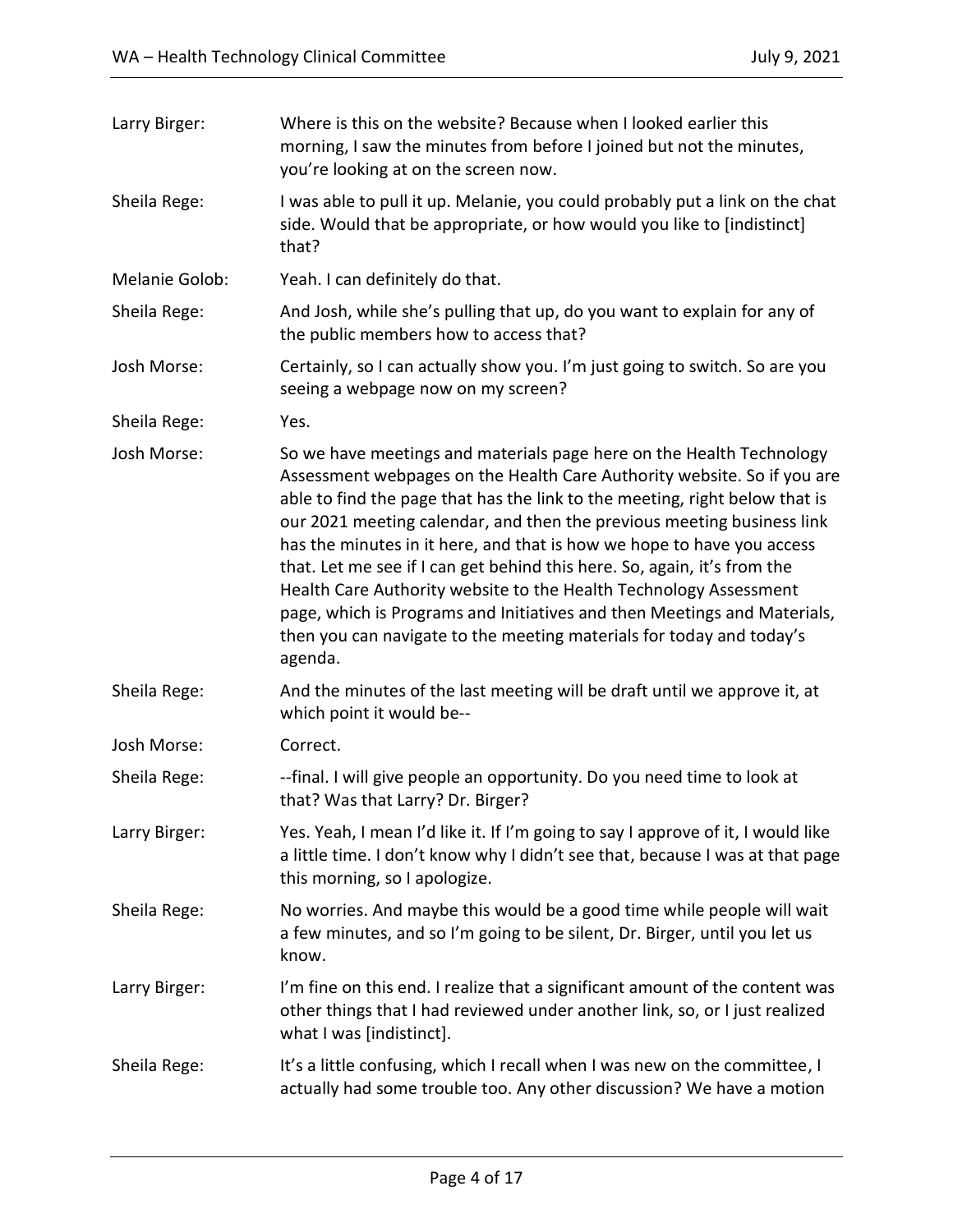and a second. All in favor of voting say aye, and we will now do a poll, so we have individual approval. If there are no objections, I'm going to go ahead and have Melanie run the poll. Hearing none, let's click. Hopefully, we can see this.

Melanie Golob: And we have 10 people who voted. I'm not sure if we want to wait another minute or end the polling now.

Mika Sinanan: Mika Sinanan. My polling button isn't working. I'm not seeing the poll.

Melanie Golob: Oh, I'm sorry.

Mika Sinanan: I would answer yes if I had that.

- Melanie Golob: Okay. That works. I can't figure out how to. Because you're a panelist, you should be able to see it. So my apologies that that's not working, but I'll go ahead and end the polling. Thanks.
- Josh Morse: So that would be 11 approve.
- Sheila Rege: Thank you. Very good. If we could project the agenda again. Our next item of business will be the looking at the assessments in progress and that is also-- and I'm going to look at it on a .pdf-- you can see we have the comments and if we could, we did have one public comment on July 6, 2021, from (NASS) the North American Spine Society. If we could project that. And if anybody has downloaded the .pdf off the website, it's page 10. And NASS expressed a concern about the noncoverage decision for minimally invasive sacroiliac joint fusion for pain. But what I would like a comment on from staff is the issue that the letter brings up that we did not, or the committee did not look at a 2015 or 2016 NASS coverage recommendation that we did not reference that.
- Melanie Golob: Thanks, Sheila, and this Melanie Golob. I'm happy to speak to that. So Leila Kahwati, our contractor who worked on the final report for sacroiliac joint fusion could not be here today to answer any further questions, but I emailed her about it. She let us know that she was aware that it was published but it was published in 2015, and she said that they elected to go with the more recently published NASS guideline from 2020, and she indicated that their preference was to use guidelines over policy documents from professional societies. So it was, the most recent evidence was considered.
- Sheila Rege: I'm going to give people a chance to read the letter and open it up for discussion at this point. Or question.
- Janna Friedly: This is Janna Friedly, and I'm not sure if anyone on the committee has some perspective on this, but I'm curious why there was a discrepancy between their coverage guideline previously and their updated clinical guidance. To me, I'm trying to reconcile why they would recommend us looking at their coverage decision that comes before their clinical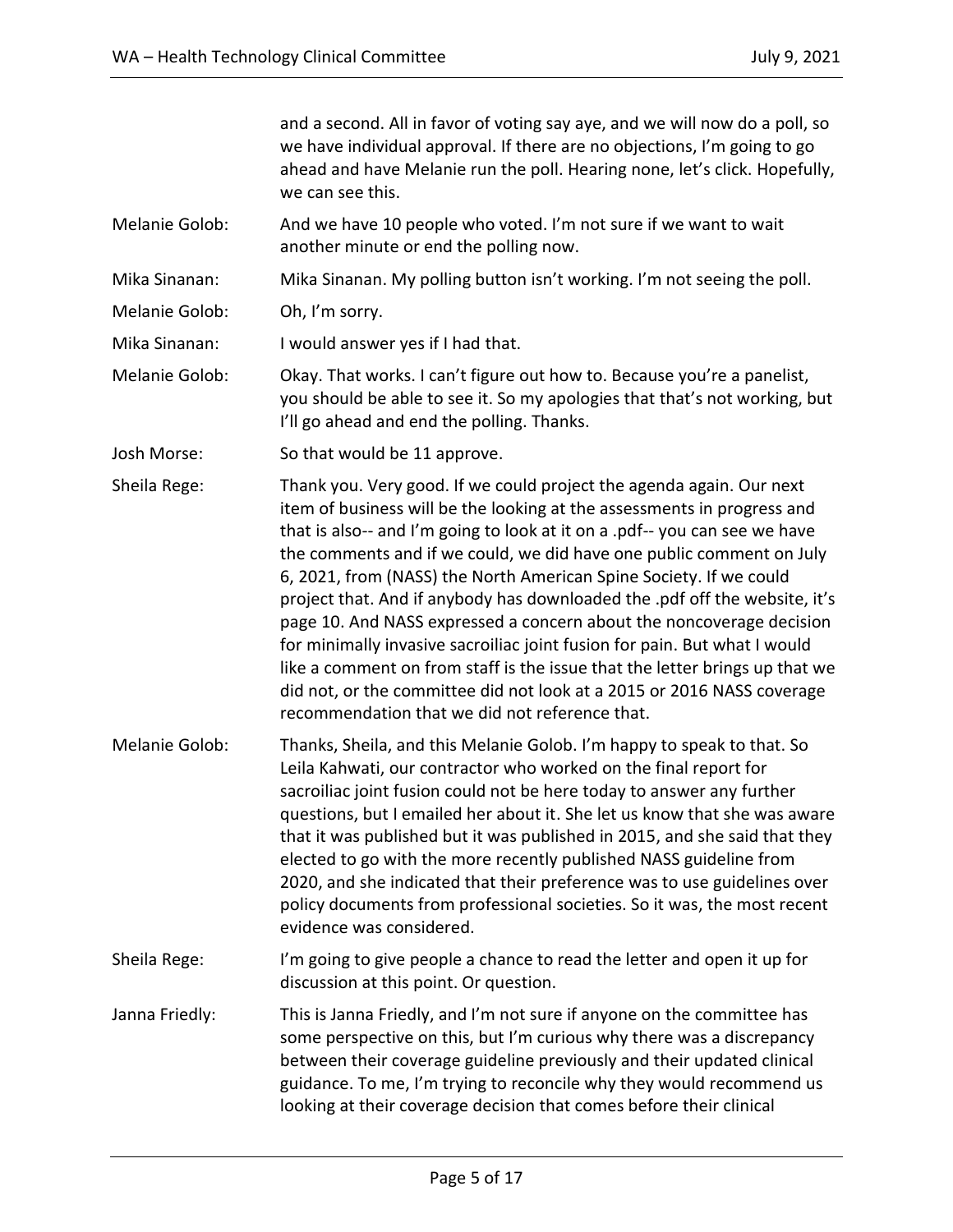guidance that is recommending something different or at least has some different recommendations. Sheila Rege: Anybody on the committee? Melanie Golob: So one thing I will say. Sheila Rege: Go ahead. Melanie Golob: I was just going to say to follow up, Leila did give a little bit of information in her email. This is Melanie Golob for the transcript. She did specify that the NASS guideline only considered literature for patients without a history of prior lumbar fusion, and they didn't identify any studies for that population, which is why they couldn't make a recommendation on that. And so she was just saying the guideline was scoped in a different way and there's a disconnect between the guideline and the coverage policy. So that's why the outcome was different. Janna Friedly: Okay. That's helpful. Thank you. Sheila Rege: Anybody else on the committee with questions or more knowledge of the discrepancy? Larry Birger: I don't have any knowledge of it, but this letter seems to be as one big essentially fallacious irrelevant appeal to authority. He's basically saying we're a big group that has an evidence-based approach, and we searched all these databases, etc., as though we didn't any of those things, and I find that a little off-putting. I would like to see him interact with whoever wrote these specific points or raised specific points. So that's just my initial impression as I look at the pages on the screen. Sheila Rege: Any other comments or discussion? Next--John Bramhall: Can you pause [ crosstalk ] that letter? Sheila Rege: The Sheila Rege: Josh Morse: I'm sorry. John Bramhall: Page 10. I mean, Sheila, I think it's completely-- we've seen this before. Obviously on the committee these types of appeals these letters are written I think it's totally appropriate for the society and representatives of the society to make an appeal. I don't have any problem with them doing that, but I think there has to be a recognition that they're interested parties in a way, and I'm not impugning the reputation of the membership, but they're interested in this specialty and will claim to know a great deal more about the literature than, let's say Vander, and I don't think that's the case. We looked at the available evidence. We reviewed the available evidence. We made an adjudication about several elements of the SI fusion story. The first one being, well, it's not really even clear that the SI mobility is something that's associated with the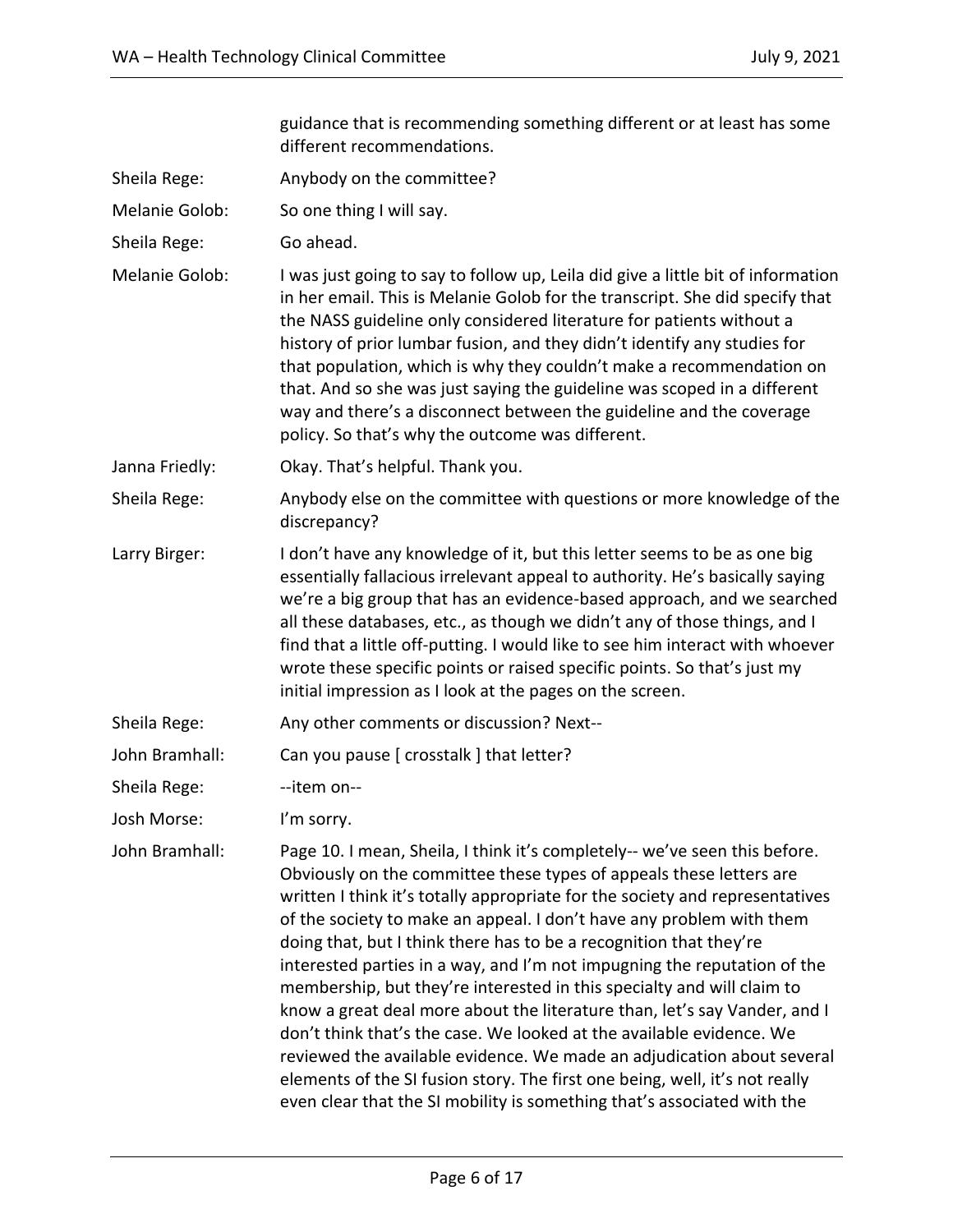|               | pain that's being treated or disability. The second was that the studies<br>didn't really show a convincing clear roll of screw placement stabilization<br>of the SI joint, and we made our adjudication. Again, I don't have a<br>problem with people objecting to our decision. The question is, well, do<br>they present enough new information or enough consolidated<br>information to make us want to re-review it again and change our view,<br>and I don't think that that's the case, to be honest.                                                                                 |  |
|---------------|----------------------------------------------------------------------------------------------------------------------------------------------------------------------------------------------------------------------------------------------------------------------------------------------------------------------------------------------------------------------------------------------------------------------------------------------------------------------------------------------------------------------------------------------------------------------------------------------|--|
| Sheila Rege:  | To facilitate the discussion, does anybody on the committee feel that<br>there is new information in this? I'd like them to speak because I want to<br>make sure that-- in a roomful, we would be able to discuss this in an<br>easier format-- but does anybody in the committee want to speak to<br>that?                                                                                                                                                                                                                                                                                  |  |
| Tony Yen:     | This is Tony Yen. There's really no new information. It's just a reference<br>to 2015 Society coverage policy recommendation.                                                                                                                                                                                                                                                                                                                                                                                                                                                                |  |
| Mika Sinanan: | Mika Sinanan. I agree with Tony's and John's comments. If they had<br>raised specific information studies that we had not considered but were<br>relevant, that would be a different question, but they have not. I don't<br>think this changes our discussion or conclusions.                                                                                                                                                                                                                                                                                                               |  |
| Larry Birger: | And to clarify on my comments, I don't have any problem whatsoever<br>with them presenting challenges and so forth. But I think the comment<br>subsequent to mine probably fleshed out more articulately my<br>impression of reading this which is, yes, we know a lot more than you<br>guys do, and we're evidence-based and so forth, and I agree with you. I<br>think that with the other commenters, I think that we did a thorough<br>review of this and found all kinds of problems at each step, but I invite<br>challenges to inclusions because I think that's part of the process. |  |
| Sheila Rege:  | Melanie, I don't know how fast it is to do a poll. I just want to make sure<br>that we know that because it's not an in-person meeting. Should we do a<br>poll on which evidence overlooked prior to the final vote or--                                                                                                                                                                                                                                                                                                                                                                     |  |
| Josh Morse:   | Sheila.                                                                                                                                                                                                                                                                                                                                                                                                                                                                                                                                                                                      |  |
| Sheila Rege:  | --are you going to go with this discussion?                                                                                                                                                                                                                                                                                                                                                                                                                                                                                                                                                  |  |
| Josh Morse:   | We do have two comments, so my sense is you just discussed the second<br>comment here. I just want to make sure before. Did you want to vote<br>separately on these comments, or--?                                                                                                                                                                                                                                                                                                                                                                                                          |  |
| Sheila Rege:  | I think so because it's not an in-person meeting, and I'm a little worried<br>about taking it all at once.                                                                                                                                                                                                                                                                                                                                                                                                                                                                                   |  |
| Josh Morse:   | Gotcha. So what I was projecting was the--I've got to find it again. I was<br>projecting the questions from your decision aid that we provide with the<br>comments. So, yeah, turn it back over to you, Sheila, and I'll just keep<br>these questions up there for the moment.                                                                                                                                                                                                                                                                                                               |  |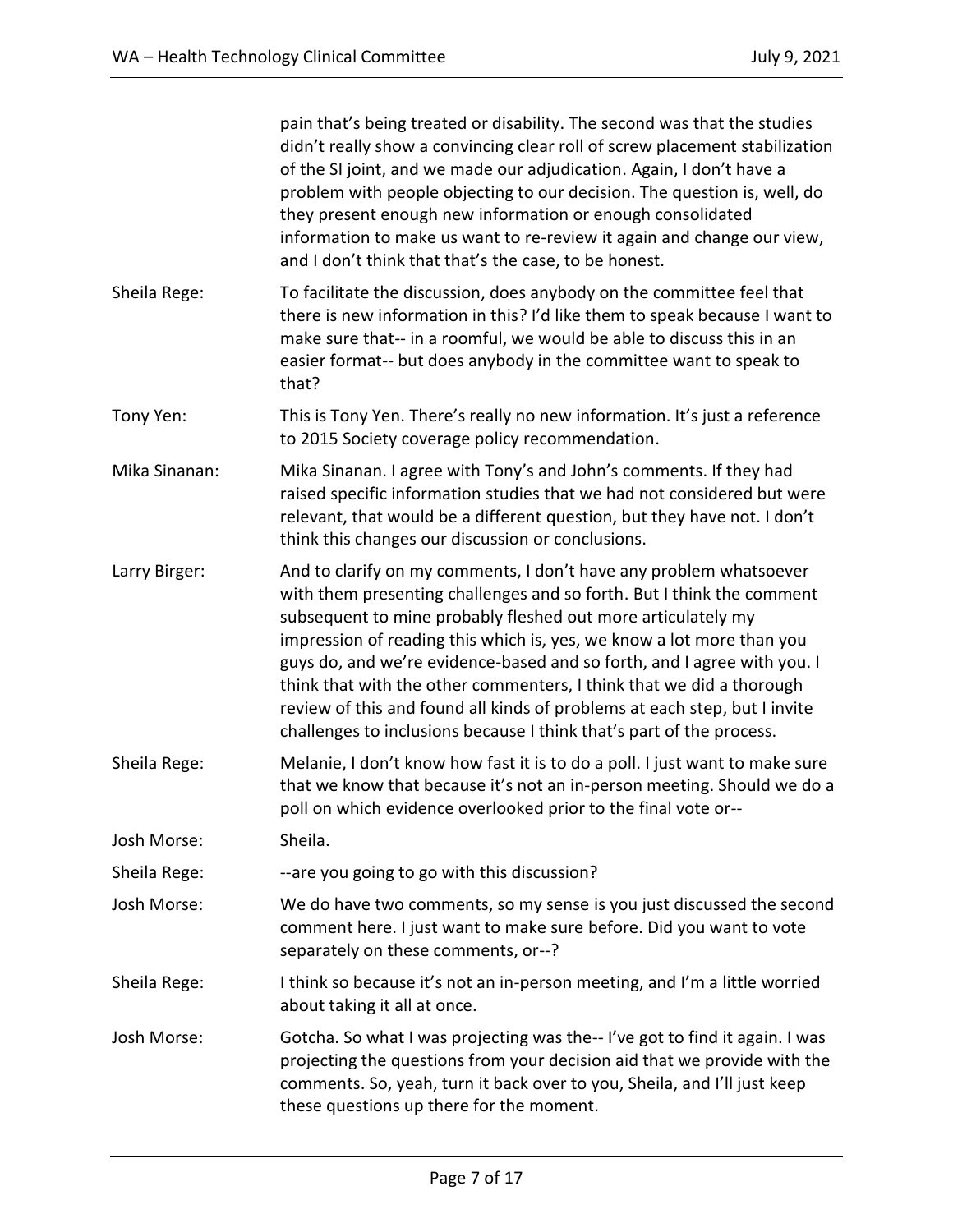| Sheila Rege:   | Melanie, can you provide a poll on those two questions for this public<br>comment?                                                                                                                                                                                                                                                                                                                                                                                             |  |
|----------------|--------------------------------------------------------------------------------------------------------------------------------------------------------------------------------------------------------------------------------------------------------------------------------------------------------------------------------------------------------------------------------------------------------------------------------------------------------------------------------|--|
| Melanie Golob: | Yeah. Just give me one minute. I can type those in.                                                                                                                                                                                                                                                                                                                                                                                                                            |  |
| Sheila Rege:   | And it's going to be, "Was evidence overlooked in the process that should<br>be considered based on the letter from NASS?"                                                                                                                                                                                                                                                                                                                                                     |  |
| Melanie Golob: | Okay. I have the poll ready for public comment based on the NASS<br>coverage policy document. If you would like to vote on that, I can bring<br>that up.                                                                                                                                                                                                                                                                                                                       |  |
| Sheila Rege:   | And Melanie, you can explain if it's a yes/no poll, if yes, what yes means<br>and what no means.                                                                                                                                                                                                                                                                                                                                                                               |  |
| Melanie Golob: | Okay, yeah. Happy to. So it's essentially the question that's on the screen<br>in front of you, based on public comment in the letter. Was evidence<br>overlooked in the process that should be considered? And so if you vote<br>yes, then evidence was overlooked. If you vote no, then you do not<br>believe that evidence was overlooked in the process based on the NASS<br>letter. Any questions before we start? Okay. I went ahead and shared the<br>poll.             |  |
| Sheila Rege:   | And anybody who could not see the poll [indistinct], please speak. I mean<br>any of the panelists.                                                                                                                                                                                                                                                                                                                                                                             |  |
| Melanie Golob: | Okay, and it looks like we have 11 votes, so I can go ahead and end the<br>polling. I went ahead and shared the results on the screen. So based on<br>the public comment, the committee did not believe that evidence was<br>overlooked in the process.                                                                                                                                                                                                                        |  |
| Sheila Rege:   | Okay. Let's discuss the next decision aid question. Does the proposed<br>findings and decision document clearly convey the intended coverage<br>determination based on review in consideration of the evidence? And the<br>decision was not to cover. Any discussion on that? I do not think we need<br>a poll on that for the NASS letter. If everybody's okay with that, we can<br>then go to the next public comment, and we will repeat this process. The<br>letter is up. |  |
| Josh Morse:    | And this comment was received--                                                                                                                                                                                                                                                                                                                                                                                                                                                |  |
| Sheila Rege:   | Go ahead.                                                                                                                                                                                                                                                                                                                                                                                                                                                                      |  |
| Josh Morse:    | --just after the meeting on June 18. Dr. Ameglio was a public commenter<br>at that meeting who was having some technical difficulties. We were not<br>able to hear him. We tried repeatedly for him to comment at the<br>meeting, and I invited him to submit his comment in writing and he did I<br>think that afternoon after the meeting.                                                                                                                                   |  |
| Sheila Rege:   | I'm going to give people time to read this and then just open it up for<br>discussion. Have people had enough time to read this? And would you                                                                                                                                                                                                                                                                                                                                 |  |
|                |                                                                                                                                                                                                                                                                                                                                                                                                                                                                                |  |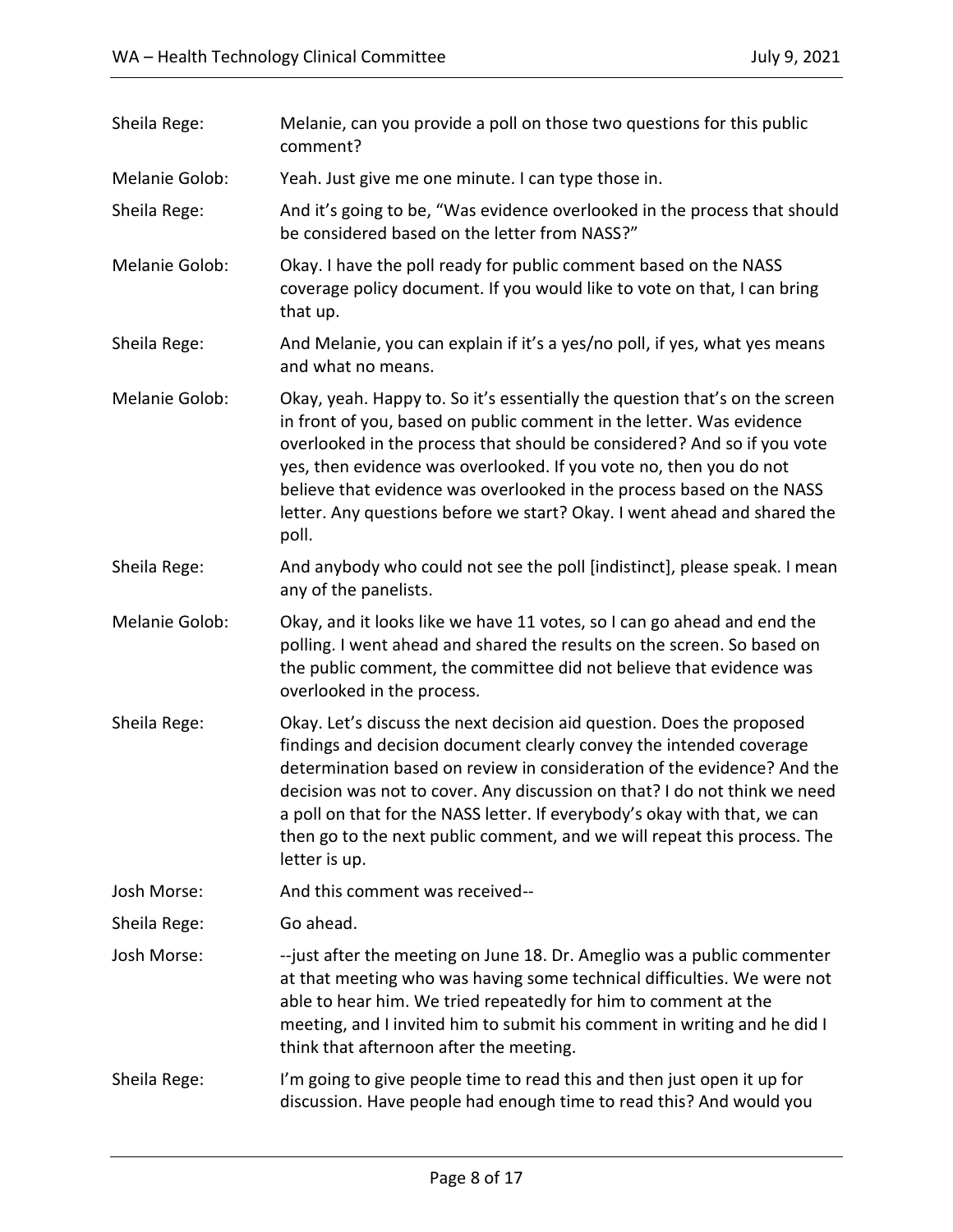|                | like to proceed to a poll on was evidence overlooked? Everybody in favor<br>say aye that we can go to the poll.                                                                                                                                                                                                                                                                                                                                                                                                                                                                                                                                 |  |
|----------------|-------------------------------------------------------------------------------------------------------------------------------------------------------------------------------------------------------------------------------------------------------------------------------------------------------------------------------------------------------------------------------------------------------------------------------------------------------------------------------------------------------------------------------------------------------------------------------------------------------------------------------------------------|--|
| Man 1:         | Aye.                                                                                                                                                                                                                                                                                                                                                                                                                                                                                                                                                                                                                                            |  |
| Man 2:         | Aye.                                                                                                                                                                                                                                                                                                                                                                                                                                                                                                                                                                                                                                            |  |
| Man 3:         | Aye.                                                                                                                                                                                                                                                                                                                                                                                                                                                                                                                                                                                                                                            |  |
| Man 4:         | Aye.                                                                                                                                                                                                                                                                                                                                                                                                                                                                                                                                                                                                                                            |  |
| Sheila Rege:   | Okay. Melanie, if you could put a poll and explain the poll again for us.                                                                                                                                                                                                                                                                                                                                                                                                                                                                                                                                                                       |  |
| Melanie Golob: | Yeah. Happy to do that. So similar to before, the committee will vote on if<br>the public comment from Dr. Ameglio indicates that evidence was<br>overlooked in the process that should be considered. So if you vote yes,<br>then you believe evidence was overlooked. If you vote no, then you<br>believe that evidence was not overlooked in the process. So I'll go ahead<br>and launch the polling. Okay, and we have 11 votes. So I'll go ahead and<br>end the polling and share the results, which you should see on your<br>screen.                                                                                                     |  |
| Sheila Rege:   | So it appears the committee members do not feel evidence was<br>overlooked. Josh, if you could project our decision aid again. And I'm<br>doing this because I know we have a lot of new members and it's hard<br>when it's virtual and they haven't had an in-person meeting. So now,<br>again, it was a no coverage decision. So the next issue is the proposed<br>findings and decision document clearly [indistinct] a coverage<br>determination based on review and [indistinct] of the evidence. I will<br>open that up for discussion, and if I hear no discussion in the next minute<br>then we can proceed to the final determination. |  |
| Josh Morse:    | So this is the draft determination, Sheila.                                                                                                                                                                                                                                                                                                                                                                                                                                                                                                                                                                                                     |  |
| Sheila Rege:   | Very helpful. Thank you.                                                                                                                                                                                                                                                                                                                                                                                                                                                                                                                                                                                                                        |  |
| Josh Morse:    | This is how we have it prepared right now.                                                                                                                                                                                                                                                                                                                                                                                                                                                                                                                                                                                                      |  |
| Sheila Rege:   | Seeing no discussion, we will go to a final vote. And Melanie, if you will<br>explain what the poll means.                                                                                                                                                                                                                                                                                                                                                                                                                                                                                                                                      |  |
| Melanie Golob: | Happy to do so. So this last one will be approval of the findings and<br>decisions as they've been presented and posted on the website. So if you<br>approve, then you believe that they are correct and reflective of the<br>committee's decision. If you do not approve, then you do not believe that<br>they are correct and reflective of the committee's decision, and there's<br>an option to abstain.                                                                                                                                                                                                                                    |  |
| Conor Kleweno: | So, Sheila, from my end to be consistent on this vote, would it be<br>appropriate to recuse on this final vote?                                                                                                                                                                                                                                                                                                                                                                                                                                                                                                                                 |  |
| Sheila Rege:   | Right, because at the last meeting you had indicated--                                                                                                                                                                                                                                                                                                                                                                                                                                                                                                                                                                                          |  |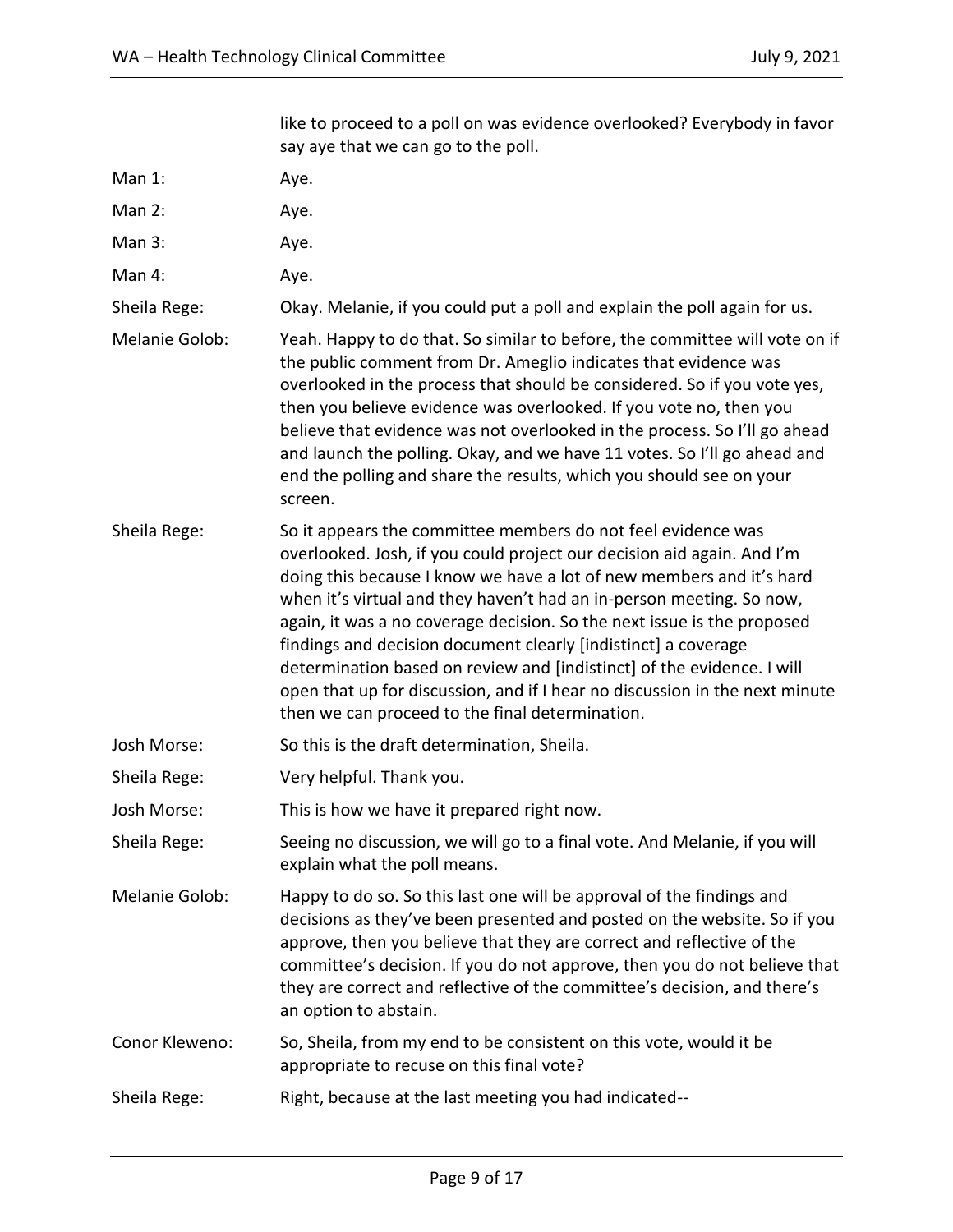| Conor Kleweno: | Right. I just wanted to make sure this was the vote to be consistent with<br>the last meeting.                                                                                                                                                                                                                                                                                                                                                                                                                                                                                                                                                                                                                                                                                                                                                                                                                                                                                                                                                                                                                                                                                                                                                  |  |
|----------------|-------------------------------------------------------------------------------------------------------------------------------------------------------------------------------------------------------------------------------------------------------------------------------------------------------------------------------------------------------------------------------------------------------------------------------------------------------------------------------------------------------------------------------------------------------------------------------------------------------------------------------------------------------------------------------------------------------------------------------------------------------------------------------------------------------------------------------------------------------------------------------------------------------------------------------------------------------------------------------------------------------------------------------------------------------------------------------------------------------------------------------------------------------------------------------------------------------------------------------------------------|--|
| Sheila Rege:   | Correct. And I think that would be appropriate.                                                                                                                                                                                                                                                                                                                                                                                                                                                                                                                                                                                                                                                                                                                                                                                                                                                                                                                                                                                                                                                                                                                                                                                                 |  |
| Conor Kleweno: | All right. Great. Thank you.                                                                                                                                                                                                                                                                                                                                                                                                                                                                                                                                                                                                                                                                                                                                                                                                                                                                                                                                                                                                                                                                                                                                                                                                                    |  |
| Melanie Golob: | If you could mark abstain, I think that would be great. Thank you.                                                                                                                                                                                                                                                                                                                                                                                                                                                                                                                                                                                                                                                                                                                                                                                                                                                                                                                                                                                                                                                                                                                                                                              |  |
| Sheila Rege:   | Any other comments before the vote, the poll begins? Okay. We will<br>proceed to the poll.                                                                                                                                                                                                                                                                                                                                                                                                                                                                                                                                                                                                                                                                                                                                                                                                                                                                                                                                                                                                                                                                                                                                                      |  |
| Melanie Golob: | Okay, and we have 11 committee members who have voted, so I'll end<br>the polling and share the results.                                                                                                                                                                                                                                                                                                                                                                                                                                                                                                                                                                                                                                                                                                                                                                                                                                                                                                                                                                                                                                                                                                                                        |  |
| Sheila Rege:   | Okay. So 91% approved and one has abstained. Josh or Melanie, if you<br>could now explain for the committee members and the public how this<br>will be on the website for anybody to access and our next meeting and<br>topic.                                                                                                                                                                                                                                                                                                                                                                                                                                                                                                                                                                                                                                                                                                                                                                                                                                                                                                                                                                                                                  |  |
| Josh Morse:    | Yes. So this final, this decision you're seeing the draft on the screen right<br>now. We will update this draft to indicate the final adoption on today,<br>July 9, and this will be posted on the Health Technology Assessment<br>webpages here at the Health Care Authority. The state agency programs<br>that use these decisions will then begin work to implement this decision,<br>though this is not a change from the prior decision, so there is likely not<br>much of an implementation process here. It shouldn't change this. So is<br>that what you're looking for, Sheila?                                                                                                                                                                                                                                                                                                                                                                                                                                                                                                                                                                                                                                                        |  |
| Sheila Rege:   | Yes. Yes.                                                                                                                                                                                                                                                                                                                                                                                                                                                                                                                                                                                                                                                                                                                                                                                                                                                                                                                                                                                                                                                                                                                                                                                                                                       |  |
| Josh Morse:    | Yes. Okay. And then I can quickly provide you an update on reviews that<br>are in process. So today we concluded the sacroiliac joint fusion re-<br>review. Thank you very much to the committee members for all your<br>work on this. We have scheduled two meetings in November. One is on<br>November 5. Actually, it indicates November 19 here, but this meeting<br>will be on November 5, to discuss noninvasive cardiac imaging. The<br>report is not due yet. It will be due in a couple of months, and that will be<br>the next step in the process as a draft report. Then two weeks later we<br>will consider the use of cardiac magnetic resonance angiography in adults<br>and children. It's a related topic, so we have scheduled these meetings to<br>be very close together, given the closeness of the content and those are<br>the topics that are in process. We do have a retreat scheduled for the<br>third Friday of September, and we are in the process of planning that<br>retreat, and we will be sharing with you the timing of that and the<br>agenda here in the next month or so. So those are the reports that are in<br>process, and if there are any questions, we can consider those questions<br>right now. |  |
| Larry Birger:  | I had a question about the upcoming meeting, the retreat meeting.                                                                                                                                                                                                                                                                                                                                                                                                                                                                                                                                                                                                                                                                                                                                                                                                                                                                                                                                                                                                                                                                                                                                                                               |  |
|                |                                                                                                                                                                                                                                                                                                                                                                                                                                                                                                                                                                                                                                                                                                                                                                                                                                                                                                                                                                                                                                                                                                                                                                                                                                                 |  |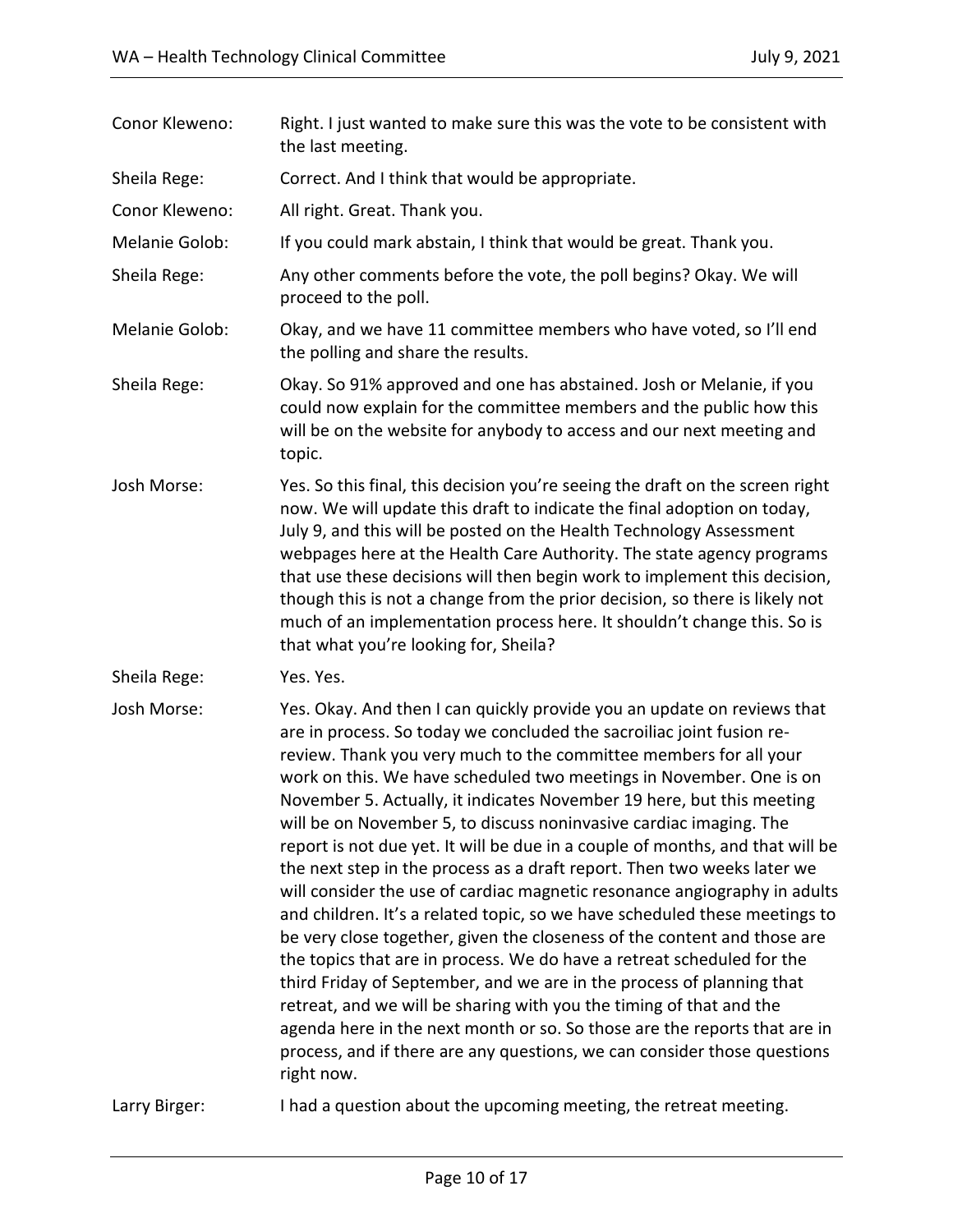| Josh Morse:    | Okay.                                                                                                                                                                                                                                                                                                                                                                                                                                                                                                                                                                                                                                                                                    |
|----------------|------------------------------------------------------------------------------------------------------------------------------------------------------------------------------------------------------------------------------------------------------------------------------------------------------------------------------------------------------------------------------------------------------------------------------------------------------------------------------------------------------------------------------------------------------------------------------------------------------------------------------------------------------------------------------------------|
| Larry Birger:  | I didn't ever hear back from anybody on whether there was any desire to<br>have Gordon Guyatt do some sort of presentation for that, and I'm going<br>to be talking to him in a couple hours.                                                                                                                                                                                                                                                                                                                                                                                                                                                                                            |
| Josh Morse:    | Thank you, Dr. Birger. I have not had a chance to discuss that with Dr.<br>Rege, with the Chair on the planning for the agenda for that meeting, and<br>I apologize for not responding to you on that yet.                                                                                                                                                                                                                                                                                                                                                                                                                                                                               |
| Larry Birger:  | Is that something that would be appropriate for a brief discussion here,<br>or not?                                                                                                                                                                                                                                                                                                                                                                                                                                                                                                                                                                                                      |
| Josh Morse:    | Sheila, do you want to take that?                                                                                                                                                                                                                                                                                                                                                                                                                                                                                                                                                                                                                                                        |
| Sheila Rege:   | Yeah. Larry, yes. Please let's have you present to him because I know that<br>you're very-- yeah, I think this is a great idea to discuss it at the meeting<br>for the committee members.                                                                                                                                                                                                                                                                                                                                                                                                                                                                                                |
| Larry Birger:  | Oh, okay. My understanding was that if Gordon or anybody else were to<br>present it would be on a topic or aspect of interest to the committee.<br>And since I'll be zooming with him in a couple hours, the timing seemed<br>really good to ask people if they were interested in that. And, if so, what<br>they might like him to address and how long he should plan for and what<br>the honorarium would be and all of that kind of stuff.                                                                                                                                                                                                                                           |
| Sheila Rege:   | I think the honorarium on other issues is something that the state agency<br>will have to discuss. And as a committee, maybe we should do what<br>we've done in the past if it's appropriate to email Josh ideas of what you<br>see could be improved within our processes, what we've seen over the<br>last year since our last meeting, and then Josh and I could look at that<br>with a budget and also what the committee members feel. Larry, though,<br>can you talk a little bit about what you feel the value of Gordon Guyatt<br>would be?                                                                                                                                      |
| Larry Birger:  | Well, I think it's valuable on multiple levels. I mean he's such an<br>incredible thinker through these kinds of issues and evidence-based<br>processes that anything he says is going to be honing and thought-<br>provoking. So in a general sense there, it's a little hard to say without a<br>specific topic how it would be more valuable than that other than you've<br>got one of the luminaries in evidence-based medicine directly addressing<br>us on x, y, or z. Just seems to me that's a really helpful thing to have, and<br>I know from my own experience, and I think some others on the<br>committee have met or heard him teach or whatever, and he's just<br>superb. |
| Janna Friedly: | This is Janna. I would just comment that I would love to have him come<br>and talk. I think it would be very valuable, and he is sort of the leading<br>expert in this area. One of the things that we have talked about over the                                                                                                                                                                                                                                                                                                                                                                                                                                                        |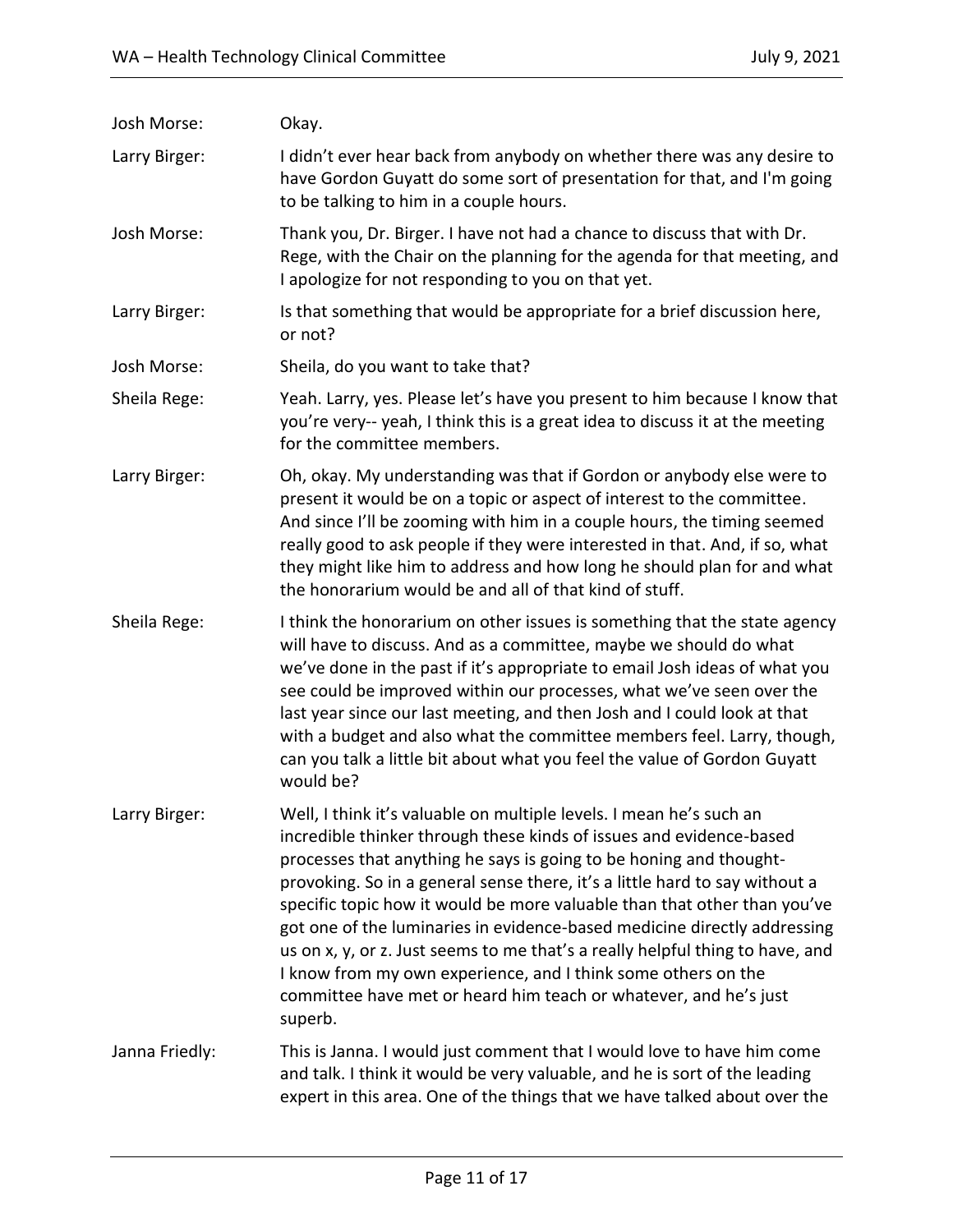|                  | last couple of years and struggled with is how to incorporate<br>nonrandomized trial data, observational data into our assessments in a<br>way that sort of bridges the gap between our strict evidence-based<br>methods and clinical practice in which we hear consistently from the<br>public. So that's a topic that I, in particular, would love to hear his take on<br>that for us.                                                                                                                                         |
|------------------|----------------------------------------------------------------------------------------------------------------------------------------------------------------------------------------------------------------------------------------------------------------------------------------------------------------------------------------------------------------------------------------------------------------------------------------------------------------------------------------------------------------------------------|
| Laurie Mischley: | This is Laurie. I'll just second as a topic. I would love to have a<br>conversation about when RCTs aren't possible or available or ethical or<br>whatever. What's the best case scenario for plan B sort of EBM?                                                                                                                                                                                                                                                                                                                |
| Tony Yen:        | This is Tony. I'm specifically interested in hearing what Gordon has to say<br>about incorporating registry data. That's something that our committee<br>has encountered before.                                                                                                                                                                                                                                                                                                                                                 |
| Conor Kleweno:   | This is Conor. I'd love to hear his comments on the limitations of the<br>RCTs, and that's come up in our own discussions where there were RCTs<br>presented to us, but we had specific concerns about the validity GRADE<br>or the generalizability of their conclusions whether that was because of<br>conflicts of interest or methodologic reasons where we thought that the<br>RCT, although in theory is a gold standard, was problematic in the way it<br>was designed.                                                   |
| John Bramhall:   | Yeah, and this is John. This whole idea of we use GRADE. Typically, our<br>vendors use a GRADE type system and we've coalesced around that. So<br>to hear someone who is intimately involved with the thinking around the<br>GRADE methodology and the difference between that and so-called<br>Delphi type of decisions that we use in the clinical world all the time.<br>Evidence that's generated from consensus. It would be nice to hear him<br>[indistinct].                                                              |
| Josh Morse:      | It looks like Dr. Franklin has his hand up.                                                                                                                                                                                                                                                                                                                                                                                                                                                                                      |
| Gary Franklin:   | Yeah. I think the other two areas that always are an issue are not using<br>high-quality studies to identify severe adverse events. That's really<br>important. And then the second thing is a constant struggle over the<br>horrible cost-effectiveness studies. What approach should we take with<br>these things? So those are just two other things that come up all the<br>time. And I guess a third thing would be the issue of defining a clinically<br>meaningful improvement in outcome, and we struggle with that too. |
| Larry Birger:    | Well, I think we've got enough topics to do a whole one-day EBM<br>workshop, which would be fantastic. I know Gordon's MO is to go<br>wherever he is wanted and needed for information, and he said that has<br>characterized his career and it has worked pretty well. Obviously, those<br>would apply here. I'm new, so I don't know how much time he would<br>have. What I propose is that when I talk to him-- I jotted down a few<br>notes on the comments that were made in the last few minutes for                       |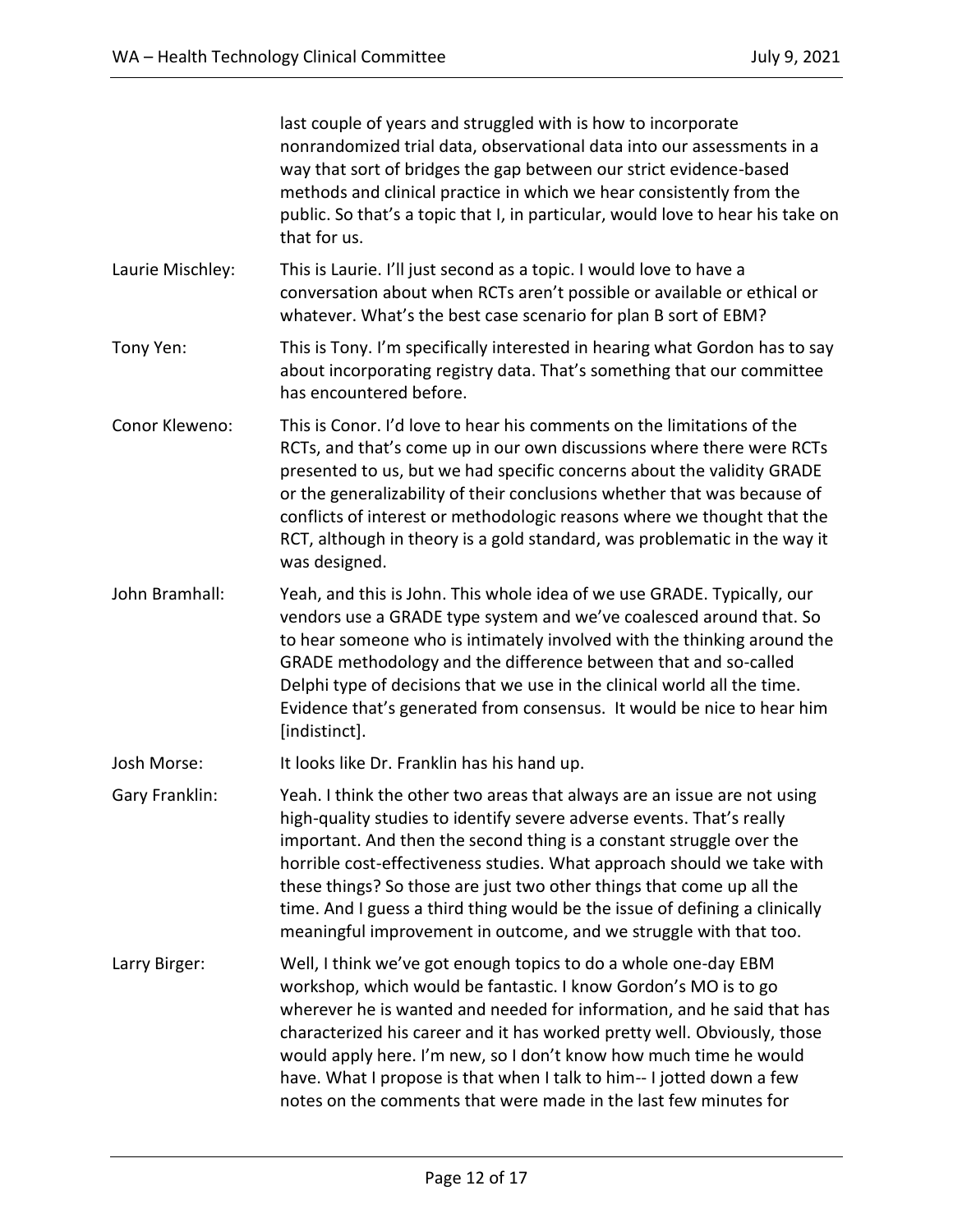topics-- and I can just propose to him, Gordon there's a real interest in having you present. Would you be available? If so, these are some of the comments that were made, but I can get you a final agenda. And see if he's even available. I'm sure he would be interested. And then I would just need to know how long he would have and sort of what it would look like for him to present to us. Sheila Rege: Yeah. Larry, thank you. If you could talk to him and then maybe let's have Josh and his team then reach out and try and figure out how that would work. But if you could explain that we are kind of having issues with the observational data, the registry data, limitations of RCT, and others that were cost-effective studies. Remind me, Josh, last time how many hours were we? [indistinct] This is a time for us as a committee also to have a discussion, not just a lecture, so I do want to carve out some time with this committee as a group to also just have time to talk about how to improve our processes. Larry Birger: Well, and if I might interject, Gordon works great with an interactive approach, so we might consider at least some of that discussion being with his facilitation or his proctoring or whatever you want to call it. Sheila Rege: That's great. So what we can do, if you'll open the door and see if he's available and then, Larry, I'll lean on you when Josh and his team reach out and then can report back to you and me on what the possibilities are. Josh, would you like to talk about you projected the last? Josh Morse: Yeah, Sheila. I just wanted to look and see what we did in November. We did have some invited guests to discuss some employee improvement issues. We devoted a little over two hours to that part of the agenda. I just wanted to see what we had done here in the recent past. Larry Birger: Is there any fixed format on how much would be allotted, because with the excellent questions and comments that were made, I for one would like to see those dealt with in some detail and I don't think he could do all that in two hours. But, again, I don't know how the motif works or if there is one. Sheila Rege: Let's have you check about his availability, and then Josh and the agency are going to have to reach out to him and figure out if that's something that-- the agency, obviously, is going to have to budget for and try and give us input about what we can get. I would love him for the whole day. All of us may, or not, but we've got to have the agency try and figure it out. Is that okay, Josh? Josh Morse: That sounds good, Sheila, and it's up to the committee if you want to use- - the last one, for example, went from 8 to 3 and from 10 to 12:15. We spent time with that quality improvement with our contractors talking about issues related to the process and grade and study design. If you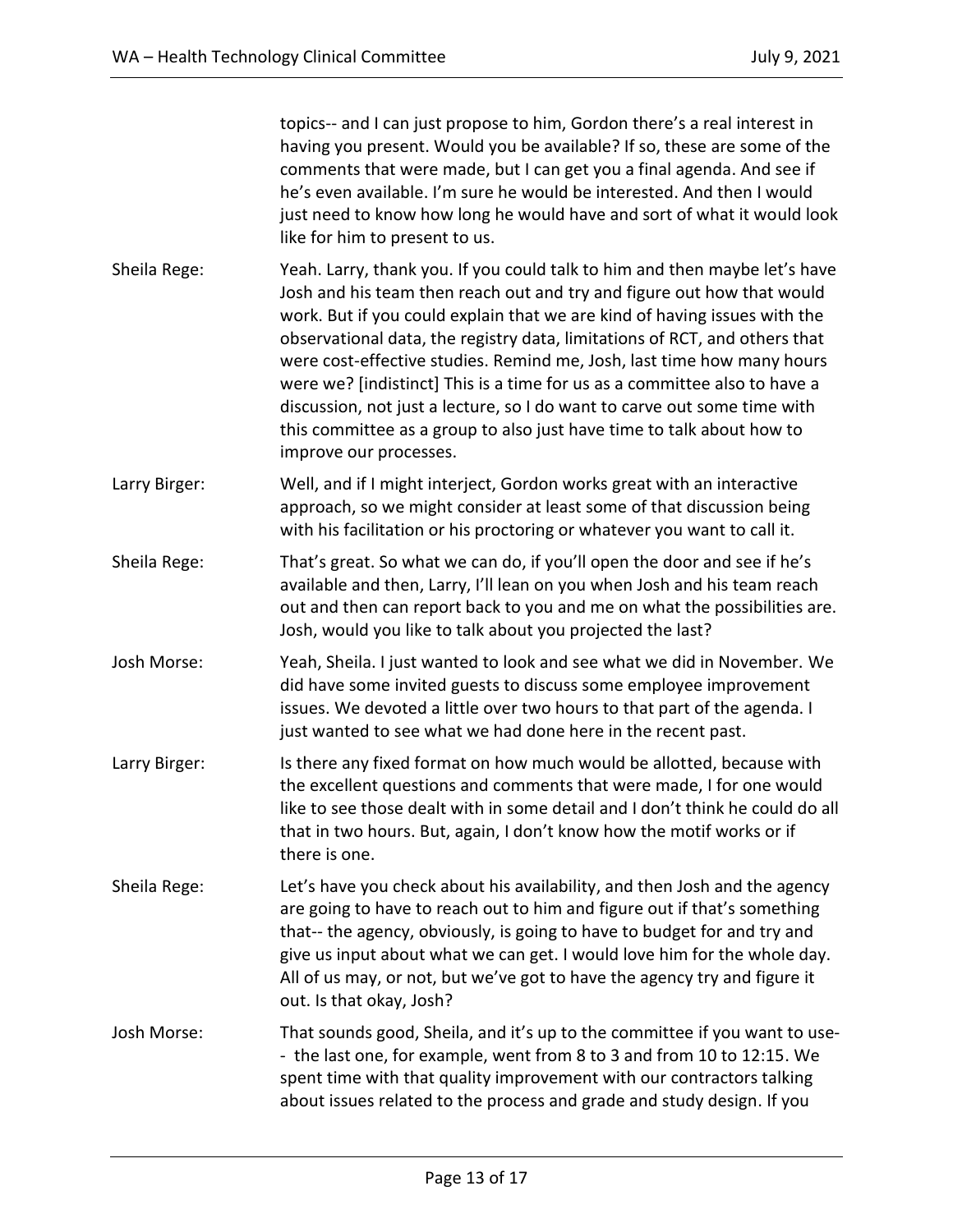want to use more time, I think that's a committee decision, a chair decision and happy to work with you and work with Larry and see what the budget challenge might be and see if we are able to meet that. Larry Birger: If I could just also interject the medical education nonprofit that we have of which Gordon is one of the advisors if there's a budget shortfall but there's an interest in having Gordon do a longer amount of time, we would certainly be willing to look at sharing the cost or whatever because to me this is such a golden opportunity and if people are interested. Again, I don't want to feel like anybody is feeling like I'm foisting an agenda. I'm not. I'm just trying to make the optimum use of an unusual opportunity. I have an idea of what his daily fees would be, so you can talk to me about the budget. I guess what I'm saying is I don't think money needs to be a limiting factor for this and, if necessary, our nonprofit can help with some of the cost to make this happen. Josh Morse: Yeah. Dr. Birger, if you could help connect me and Melanie with Dr. Guyatt to have that conversation, I think that would be really helpful. Larry Birger: Sure. Yeah. What I'm really trying to figure out, again, and I feel a little awkward doing this because I'm the new kid on the block, but it's just the rest of the committee's interest in a longer workshop or whatever you want to call it, longer presentations by Gordon, if he's available and if we can work it out logistically, if that is not an interest on the part of the committee then, of course, I'm not interested in pursuing that. But if it is, I'm interested in helping make it happen. Sheila Rege: I think having him there for a minimum of two hours. It would be great for four hours. I personally also like to interact with the agency to see if our decisions, how we can improve the process with them, and then really have an internal discussion among the committee members and anybody else, please speak up. I mean that's kind of my thought of what would be helpful for me on a personal level. Larry Birger: Okay. Are there any comments from other committee members that might help me guide this discussion with Gordon other than what's already been said for topics? Tony Yen: This is Tony Yen. I think hearing from Gordon and his expertise is super welcome from my perspective, and I also would like to get to know the newer folks in the committee as well, and I think that's really part of our work is actually to understand how we work together as a team along with the agency. Christoph Lee: This is Christoph Lee. I totally agree with Tony. As a new member, I'd love to just have the chance to interact internally with the staff and other committee members and understand the internal processes better.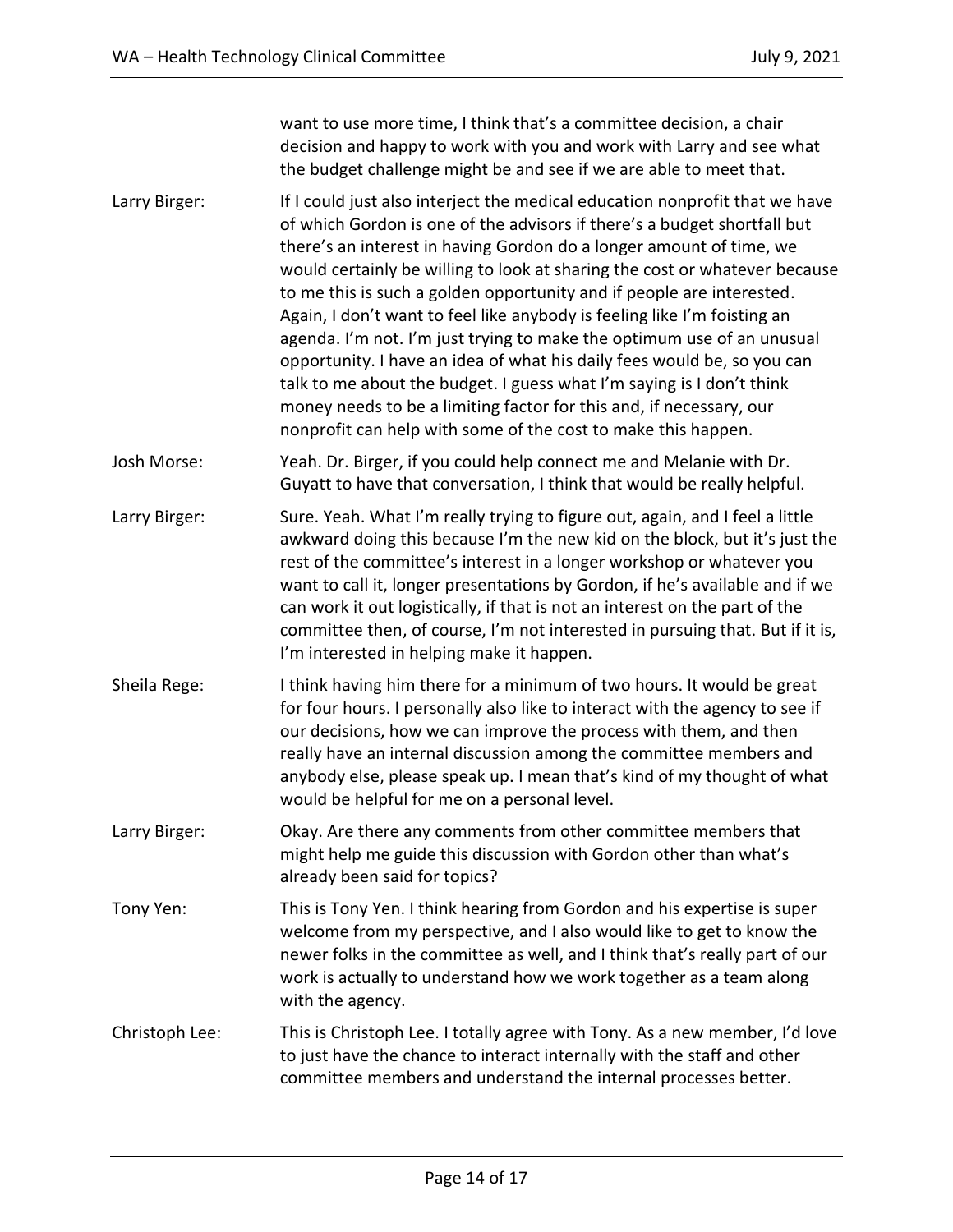| Tony Yen:     | This is Tony, again. If in my ideal world if I had a magic wand, Gordon<br>would be able to speak and give us I think some really useful guidance for<br>about two hours, and then the other half or other two hours we'd spend I<br>think having more of an internal discussion.                                                                                                                                                                                                                                                                                                                                                                                                                                                                                                                                                                                                                                                                                                                                                                                                                                                                                                                         |
|---------------|-----------------------------------------------------------------------------------------------------------------------------------------------------------------------------------------------------------------------------------------------------------------------------------------------------------------------------------------------------------------------------------------------------------------------------------------------------------------------------------------------------------------------------------------------------------------------------------------------------------------------------------------------------------------------------------------------------------------------------------------------------------------------------------------------------------------------------------------------------------------------------------------------------------------------------------------------------------------------------------------------------------------------------------------------------------------------------------------------------------------------------------------------------------------------------------------------------------|
| Mika Sinanan: | Sheila and Josh, Mika Sinanan. I don't know that I've heard that this is<br>going to be a Zoom or in person. Are we continuing in Zoom for all the<br>rest of the meetings this year?                                                                                                                                                                                                                                                                                                                                                                                                                                                                                                                                                                                                                                                                                                                                                                                                                                                                                                                                                                                                                     |
| Josh Morse:   | Yes. That is the plan that I'm operating under, Mika. We are not in an in-<br>person mode yet. I have not heard that we're authorized to do in-person<br>meetings of any kind here at the Health Care Authority, so we're just<br>working virtually until something else changes here.                                                                                                                                                                                                                                                                                                                                                                                                                                                                                                                                                                                                                                                                                                                                                                                                                                                                                                                    |
| Mika Sinanan: | Thank you. So I think the comments that Christoph and Tony made are<br>really appropriate. As valuable as that discussion would be probably a<br>little more focused, not trying to cover a whole lot of topics, but maybe<br>key opportunities given our process for evidence-based analysis, what<br>the limitations are, and the key questions about registry and<br>nonrandomized data maybe would be very valuable. And we, of course,<br>will have future meetings to talk about other topics.                                                                                                                                                                                                                                                                                                                                                                                                                                                                                                                                                                                                                                                                                                      |
| Larry Birger: | Okay. Thank you. That gives me a better idea of how to approach him on<br>this, so I appreciate it.                                                                                                                                                                                                                                                                                                                                                                                                                                                                                                                                                                                                                                                                                                                                                                                                                                                                                                                                                                                                                                                                                                       |
| Tony Yen:     | Larry, this is Tony again. Really, I think your discussion with Gordon is<br>really kind of interesting to me. I think it seems like Gordon, at least from<br>his CD and his publications, he has a whole lot to offer. If you do hold<br>something outside of the HTCC, I would certainly be interested in<br>attending. That's all.                                                                                                                                                                                                                                                                                                                                                                                                                                                                                                                                                                                                                                                                                                                                                                                                                                                                     |
| Larry Birger: | In Ellensburg, we were the only rural EBM workshop that he's ever done,<br>and we did that two years. We had a third one planned, and then Covid<br>wiped that out, part of why I started the medical education nonprofit<br>that we call EBM Truth in Medicine or EBM TIM for short is so that we<br>would have the wherewithal to do exactly what you said. If we had<br>interested parties and we wanted to do some sort of workshop or<br>whatever, we could do it where, when, and how we wanted to. So we<br>have those plans, and that was a big part of what I was going to talk to<br>Gordon about today. Okay, so where can we go from here? Because now<br>we have the rubric of the nonprofit to work under that we didn't have<br>before. So I'm happy to hear from anybody and everybody as to-- not<br>necessarily here but where everything is appropriate-- as to interest in<br>that. I do know that when it comes to workshops, he does-- and I'll feel<br>him out today for Zoom-- but for an actual workshop, he wants to be<br>there in person which, of course, drives the cost up, and there are some<br>logistics with that. But having watched him worked, I can understand why |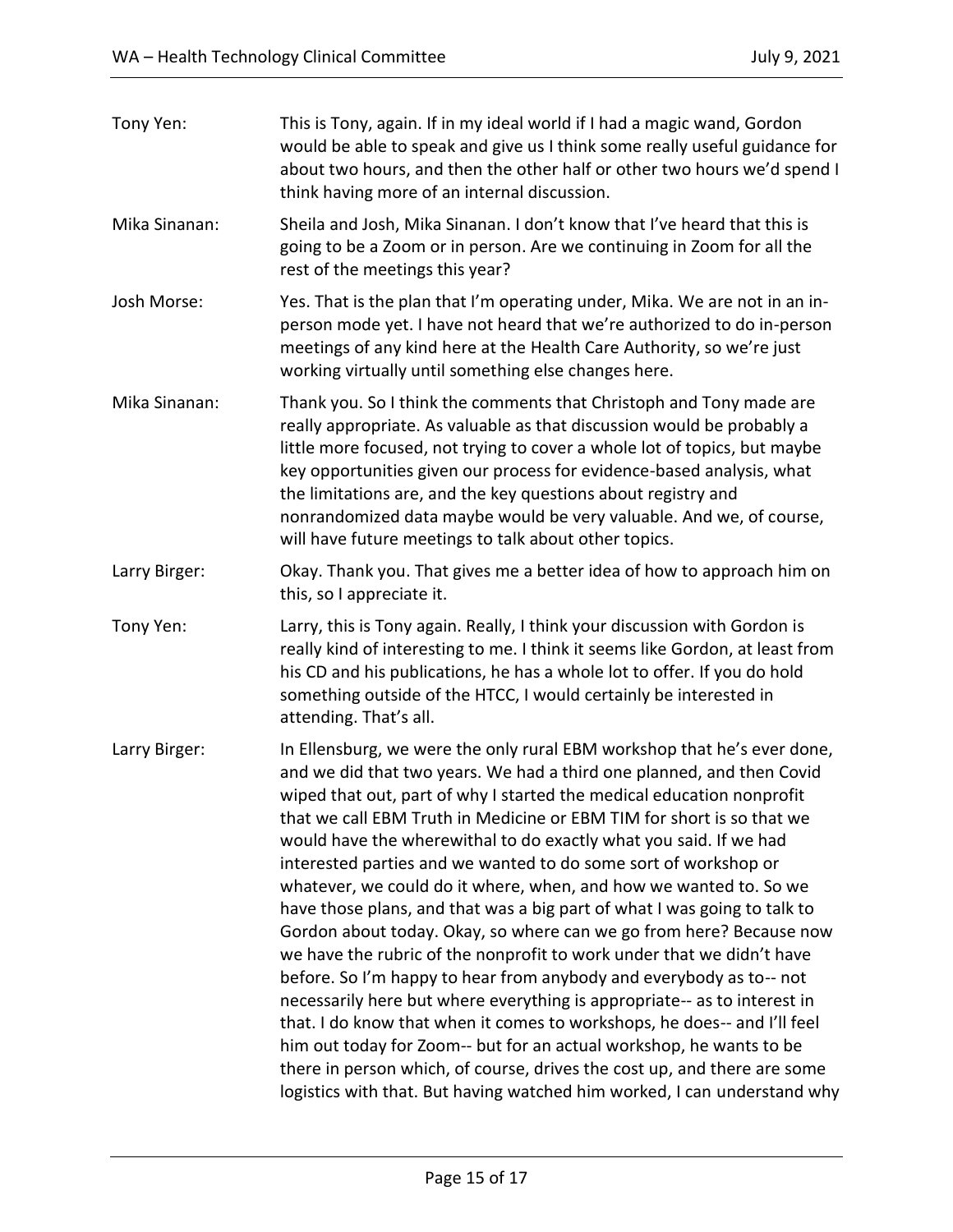|                       | that is his preference. He's really not very expensive, though, for what<br>you're getting, just so you know.                                                                                                                                                                                                                                                                                                                                                                                 |  |
|-----------------------|-----------------------------------------------------------------------------------------------------------------------------------------------------------------------------------------------------------------------------------------------------------------------------------------------------------------------------------------------------------------------------------------------------------------------------------------------------------------------------------------------|--|
| Mika Sinanan:         | Yeah. Thanks for your help. We really appreciate it.                                                                                                                                                                                                                                                                                                                                                                                                                                          |  |
| Larry Birger:         | My pleasure. Thank you.                                                                                                                                                                                                                                                                                                                                                                                                                                                                       |  |
| Sheila Rege:          | Yeah, Larry. This is going to be very helpful, and we really appreciate your<br>facilitating this. I mean he's the guru.                                                                                                                                                                                                                                                                                                                                                                      |  |
| Larry Birger:         | I'm very glad to help. Thanks.                                                                                                                                                                                                                                                                                                                                                                                                                                                                |  |
| Sheila Rege:          | Any other discussion? We have one minute. Or I will make a motion to<br>adjourn on the retreat.                                                                                                                                                                                                                                                                                                                                                                                               |  |
| <b>Clint Daniels:</b> | This is Clint Daniels. I just have a quick question about the meetings in<br>November. Are those going to be a half-day meeting similar to the SI<br>one?                                                                                                                                                                                                                                                                                                                                     |  |
| Josh Morse:           | Good question. It's likely to run a little longer than the one we just had.<br>More than likely, it will be, I'm going to say, we'll schedule it to be<br>through potentially 3:00. There is one topic that's larger than the other.<br>So the MRI topic is not quite as large, I'm guessing, as the noninvasive<br>cardiac imaging topic which has three technologies in it. But they are<br>both pretty substantive, so it'll be more I think than what we had on June<br>18.               |  |
| <b>Clint Daniels:</b> | Thank you.                                                                                                                                                                                                                                                                                                                                                                                                                                                                                    |  |
| Sheila Rege:          | The budget for 8 AM to 3 PM. Correct, Josh? In terms of your schedule?                                                                                                                                                                                                                                                                                                                                                                                                                        |  |
| Josh Morse:           | Yeah. That's what I'm thinking at the moment. But I'll confirm that with<br>our contractors before we put out the agenda. And actually, we can send<br>you updated meeting invites to reflect that but let me talk with the team<br>here and check in with our contractors. I don't want to shortchange it. I<br>just want to make sure there's enough time blocked out so there's not a<br>rush. But I do appreciate the complexity of people's schedules, and we'll<br>try to get it right. |  |
| Sheila Rege:          | And then we will fix it on the website, so it shows November 5 in case<br>somebody goes there.                                                                                                                                                                                                                                                                                                                                                                                                |  |
| Josh Morse:           | Yes.                                                                                                                                                                                                                                                                                                                                                                                                                                                                                          |  |
| Sheila Rege:          | For the Cardiac. Any other discussion/questions? Or I will take a motion<br>to adjourn.                                                                                                                                                                                                                                                                                                                                                                                                       |  |
| Larry Birger:         | So moved.                                                                                                                                                                                                                                                                                                                                                                                                                                                                                     |  |
| <b>Clint Daniels:</b> | Second.                                                                                                                                                                                                                                                                                                                                                                                                                                                                                       |  |
| Sheila Rege:          | Everybody in favor? I think we can say aye for this. We don't need a poll.                                                                                                                                                                                                                                                                                                                                                                                                                    |  |
| Woman 1:              | Aye.                                                                                                                                                                                                                                                                                                                                                                                                                                                                                          |  |